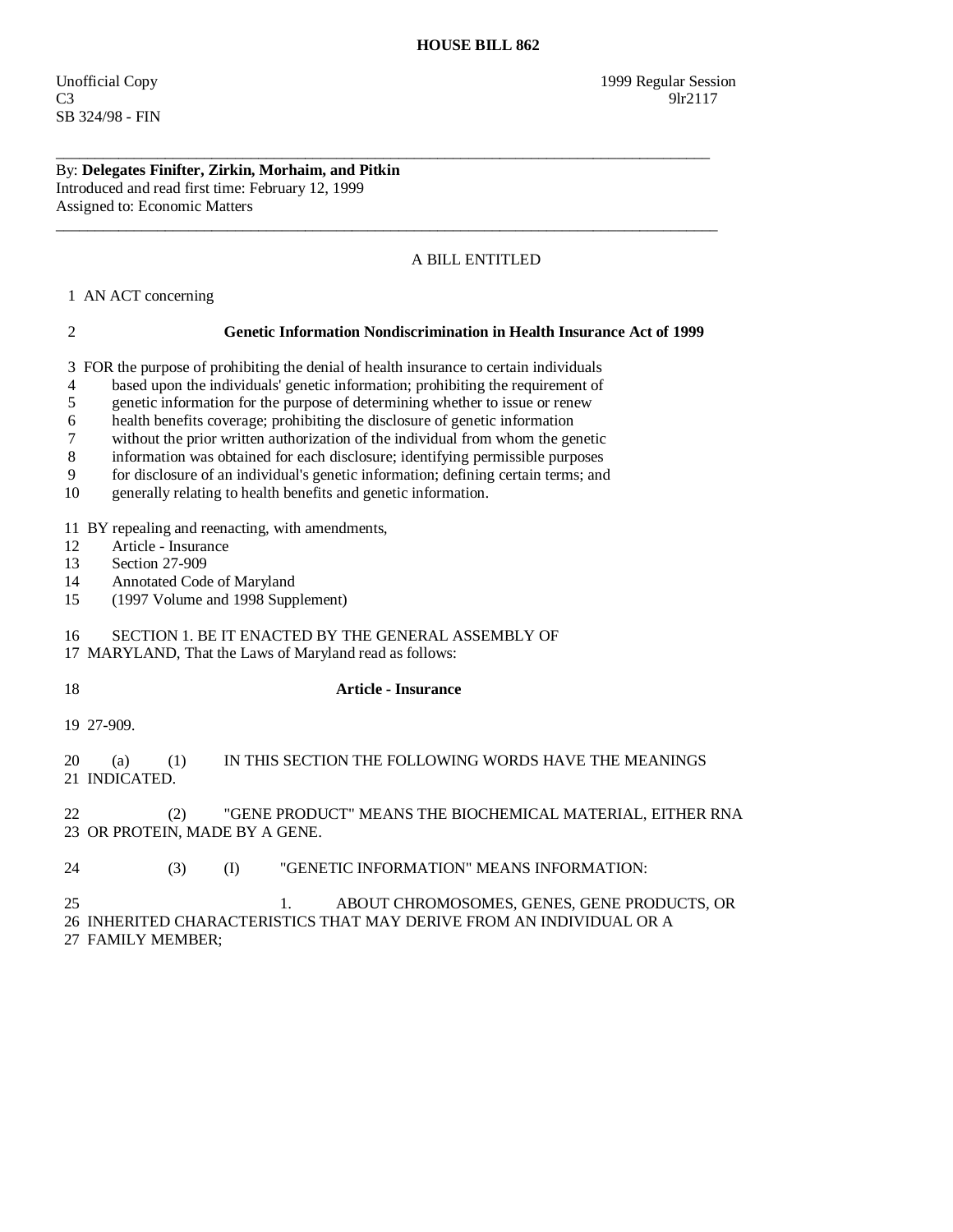| $\overline{2}$ | <b>HOUSE BILL 862</b>                                                                                                                                                                                                                                                                                                                                                                                                                                                                                |  |
|----------------|------------------------------------------------------------------------------------------------------------------------------------------------------------------------------------------------------------------------------------------------------------------------------------------------------------------------------------------------------------------------------------------------------------------------------------------------------------------------------------------------------|--|
| 1              | 2.<br>OBTAINED FOR DIAGNOSTIC AND THERAPEUTIC<br>2 PURPOSES; AND                                                                                                                                                                                                                                                                                                                                                                                                                                     |  |
| 3              | 3.<br>OBTAINED AT SUCH TIME WHEN THE INDIVIDUAL TO<br>4 WHOM THE INFORMATION RELATES IS ASYMPTOMATIC FOR THE DISEASE.                                                                                                                                                                                                                                                                                                                                                                                |  |
| 5              | "GENETIC INFORMATION" DOES NOT INCLUDE:<br>(II)                                                                                                                                                                                                                                                                                                                                                                                                                                                      |  |
| 6              | 1.<br>ROUTINE PHYSICAL MEASUREMENTS;                                                                                                                                                                                                                                                                                                                                                                                                                                                                 |  |
| 7              | CHEMICAL, BLOOD, AND URINE ANALYSES THAT ARE<br>2.<br>8 WIDELY ACCEPTED AND IN USE IN CLINICAL PRACTICE;                                                                                                                                                                                                                                                                                                                                                                                             |  |
| 9              | 3.<br>TESTS FOR USE OF DRUGS; AND                                                                                                                                                                                                                                                                                                                                                                                                                                                                    |  |
| 10             | TESTS FOR THE PRESENCE OF THE HUMAN<br>4.<br>11 IMMUNODEFICIENCY VIRUS.                                                                                                                                                                                                                                                                                                                                                                                                                              |  |
| 12             | "GENETIC SERVICES" MEANS HEALTH SERVICES THAT ARE<br>(4)<br>13 PROVIDED TO OBTAIN, ASSESS, AND INTERPRET GENETIC INFORMATION FOR<br>14 DIAGNOSTIC AND THERAPEUTIC PURPOSES AND FOR GENETIC EDUCATION AND<br>15 COUNSELING.                                                                                                                                                                                                                                                                           |  |
| 16             | [In this section, "genetic] "GENETIC test" means a laboratory test of<br>(5)<br>17 human chromosomes [or DNA], GENES, OR GENE PRODUCTS that is used to identify<br>18 the presence or absence of inherited or congenital alterations in genetic material that<br>19 are associated with disease or illness.                                                                                                                                                                                          |  |
| 20             | This section does not apply to life insurance policies, annuity contracts,<br>(b)<br>21 LONG-TERM CARE INSURANCE, or disability insurance policies.                                                                                                                                                                                                                                                                                                                                                  |  |
| 22             | An insurer, nonprofit health service plan, or health maintenance<br>(c)<br>23 organization may not:                                                                                                                                                                                                                                                                                                                                                                                                  |  |
| 24             | use a genetic test [or the], THE results of a genetic test, GENETIC<br>(1)<br>25 INFORMATION, OR A REQUEST FOR GENETIC SERVICES to reject, deny, limit, cancel,<br>26 refuse to renew, increase the rates of, affect the terms or conditions of, or otherwise<br>27 affect a health insurance policy or contract;                                                                                                                                                                                    |  |
| 28             | request or require a genetic test, THE RESULTS OF A GENETIC TEST,<br>(2)<br>29 OR GENETIC INFORMATION for the purpose of determining whether or not to issue or<br>30 renew health benefits coverage; or                                                                                                                                                                                                                                                                                             |  |
| 31             | release [the results of a genetic test] IDENTIFIABLE GENETIC<br>(3)<br>32 INFORMATION OR THE RESULTS OF A GENETIC TEST TO ANY PERSON WHO IS NOT AN<br>33 EMPLOYEE OF THE INSURER, NONPROFIT HEALTH SERVICE PLAN, OR HEALTH<br>34 MAINTENANCE ORGANIZATION OR A PARTICIPATING HEALTH CARE PROVIDER WHO<br>35 PROVIDES MEDICAL SERVICES TO INSUREDS OR ENROLLEES without the prior<br>36 written authorization of the individual from whom the test RESULTS OR GENETIC<br>37 INFORMATION was obtained. |  |